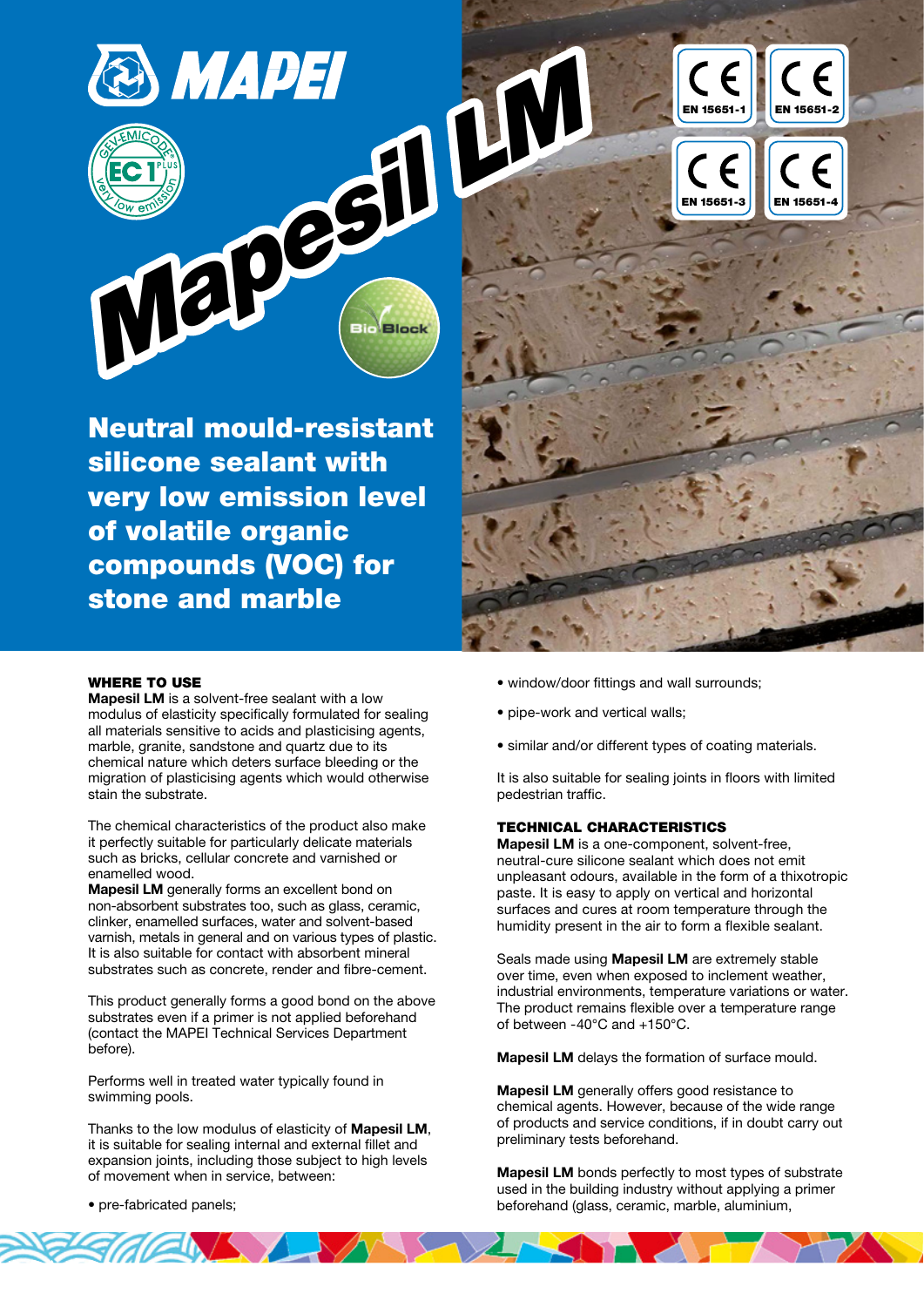



Sealing a butt joint on natural stone



Sealing a fillet joint on natural stone

zinc-plated sheet metal, concrete, stainless steel and PVC).

Primer FD must be applied beforehand in the case of prolonged immersion in water.

If in doubt, please contact the MAPEI Technical Services Department or carry out preliminary tests beforehand.

Mapesil LM is particularly suitable for surfaces sensitive to acids on which conventional neutral or acid sealants normally provoke changes in colour or staining of the substrate.

Mapesil LM complies with EN 15651-1 norm ("Sealants for internal and external façade elements") with performance rating F-EXT-INT-CC, with EN 15651-2 norm ("Sealants for glazing") type G-CC, with EN 15651-3 norm ("Sealants for joints in sanitary areas") type XS1 and EN 15651-4 norm ("Sealants for pedestrian walkaways") with performance rating PW-EXT-INT-CC.

#### RECOMMENDATIONS

- Do not apply Mapesil LM on rubber, heavily-plasticised plastics or bitumen. The oil and plasticising agents in the substrate may migrate to the surface and compromise the bond or penetrate into the sealant leading to a variation in colour and mechanical characteristics.
- When **Mapesil LM** is constantly immersed in treated water typically found in swimming pools its physical-mechanics may be affected prematurely. Given the wide range of products used to treat water and the actual quantities employed, its suitability over long periods may only be guaranteed following specific laboratory testing.
- Do not use **Mapesil LM** for sealing floors subject to intense traffic (use Mapeflex PU45, Mapeflex PU20 or Mapeflex PU21).
- Under certain conditions Mapesil LM may have a water-repellent effect along the edges of joints. This effect is only noticeable when surfaces are wet and is invisible when the same surfaces are dry. This phenomenon, however, has no effect on the product's performance characteristics.
- Do not use Primer FD when sealing stone or marble.

#### APPLICATION PROCEDURE

Surfaces to be sealed must be solid with no dust or loose parts and free of all traces of oil, grease, wax, old paintwork and rust.

In order to perform correctly, the sealant must be able to expand and contract freely once it has been applied in the joint.

It is important, therefore, that:

- it only bonds perfectly to the side walls of the joint and not to the bottom;
- the width of the joint is calculated correctly so that the product does not expand more than 25% of the initial width of the joint when in service;

• the thickness of seals using **Mapesil LM** is as indicated in the table below provided.

Also, to protect the substrate from staining, apply masking tape along the edges of the joint before extruding Mapesil LM.

Regulate the depth of the joint to avoid Mapesil LM sticking to the bottom by inserting Mapefoam polystyrene foam cord in the joint.

## Application of Primer FD

If a coat of **Primer FD** is required, apply the product with a small brush where required, leave it to dry for a few minutes so that the solvent evaporates and then apply Mapesil LM.

# Application of Mapesil LM

Mapesil LM is available in 310 ml cartridges. Cut the tip of the cartridge near the thread and screw on the nozzle. Trim the tip of the nozzle at 45° according to the width of joint required and insert the cartridge into a suitable extrusion gun.

Finish the surface of Mapesil LM with a suitable damp tool or a tool dipped preferably in soapy water before the skin forms on the surface.

| <b>JOINT SIZE</b><br><b>AND CONSUMPTION</b>                                                  |                                    |  |
|----------------------------------------------------------------------------------------------|------------------------------------|--|
| <b>EXPANSION JOINT</b>                                                                       |                                    |  |
| $a \rightarrow$<br>٠Ö.<br>0.0.0.0<br>0.0.0.0.0<br>0.0.0.0.0<br>ن کړه.<br>من<br>$\frac{1}{2}$ |                                    |  |
| Size of joint<br>in mm (axb)                                                                 | Metres of product<br>per cartridge |  |
| 5x5                                                                                          | 12                                 |  |
| 5x10                                                                                         | 6                                  |  |
| 10x10                                                                                        | 3                                  |  |
| 15x10                                                                                        | $\overline{2}$                     |  |
| 20x10                                                                                        | 1.5                                |  |
| 25x10                                                                                        | 1.25                               |  |
| 30x15                                                                                        | 0.7                                |  |
| 40x20                                                                                        | 0.4                                |  |
| <b>BUTT JOINT</b>                                                                            |                                    |  |

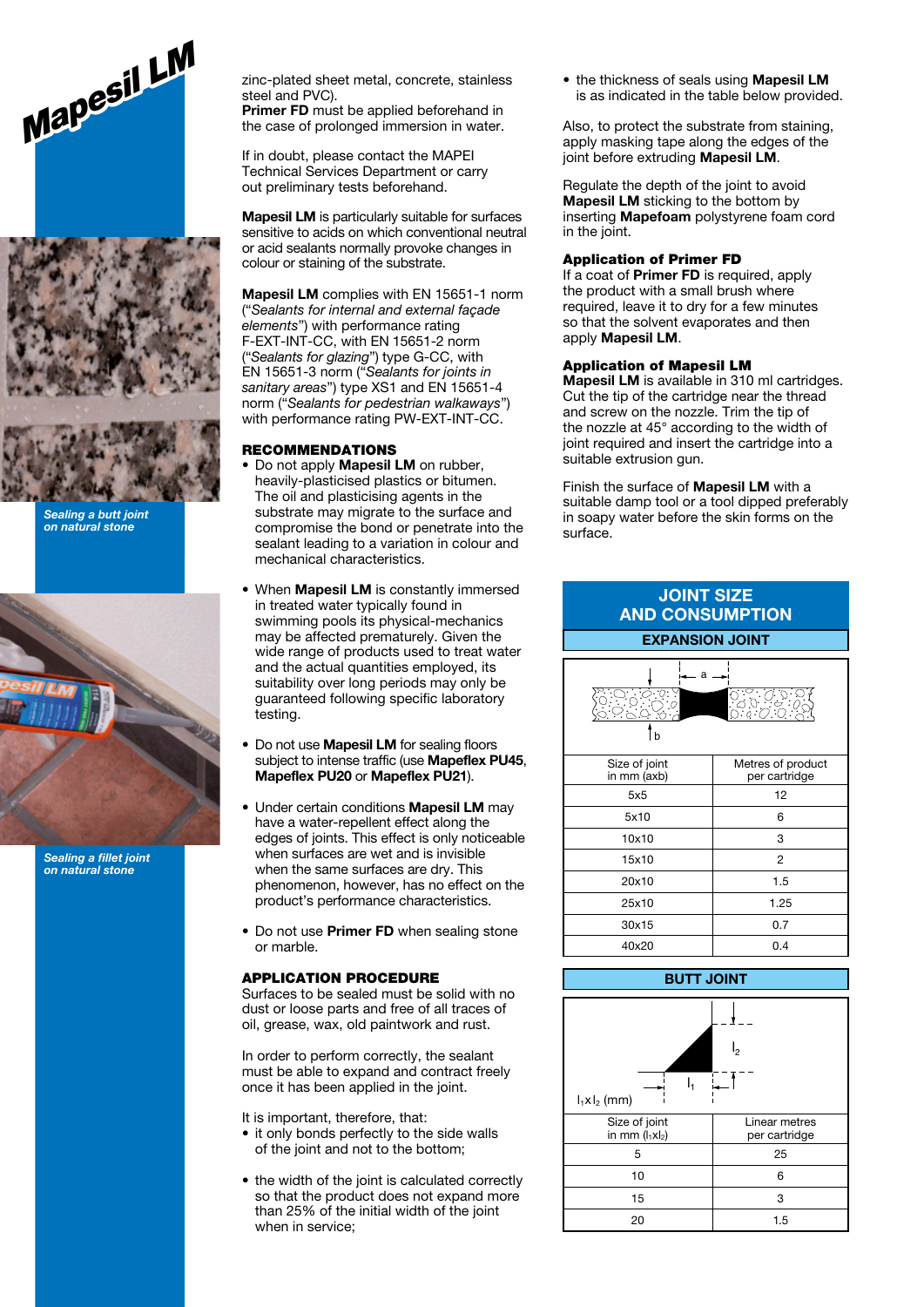# TECHNICAL DATA (typical values)

Conforms to the following standards: – – DIN 18545-2 class E

- 
- DIN 18540
- ISO 11600-F class 25 LM – ISO 11600-G class 25 LM
- 
- ASTM C 920 class 25 – TT-S-00230 C class A
- TT-S-001543 A class A
- ASTM C 1248
- BS 5889 type A

### PRODUCT IDENTITY

| Classification according to EN 15651-1:                                                            | F-EXT-INT-CC                                                                                                               |
|----------------------------------------------------------------------------------------------------|----------------------------------------------------------------------------------------------------------------------------|
| Classification according to EN 15651-2:                                                            | $G-CC$                                                                                                                     |
| Classification according to EN 15651-3:                                                            | XS <sub>1</sub>                                                                                                            |
| Classification according to EN 15651-4:                                                            | PW-EXT-INT-CC                                                                                                              |
| <b>Consistency:</b>                                                                                | thixotropic paste                                                                                                          |
| Colour:                                                                                            | 100 white, 110 grey, 111 grey, 112 grey,<br>113 grey, 114 anthracite, 120 black,<br>130 jasmine, 132 beige and transparent |
| Density according to ISO 1183 Met. B (g/cm <sup>3</sup> ):                                         | 1.02                                                                                                                       |
| Dry solids content (%):                                                                            | 100                                                                                                                        |
| <b>EMICODE:</b>                                                                                    | EC1 Plus - very low emission                                                                                               |
| APPLICATION DATA (at +23°C - 50% R.H.)                                                             |                                                                                                                            |
| <b>Application temperature range:</b>                                                              | from $+5^{\circ}$ C to $+40^{\circ}$ C                                                                                     |
| Extraction rate from a 3.5 mm nozzle at a pressure<br>of 0.5 MPa (ml/min.):                        | $50 - 70$                                                                                                                  |
| Time to form surface skin:                                                                         | 15 minutes                                                                                                                 |
| Reticulation rate from outside to the inside (mm):<br>$-1$ day:<br>- 7 days:                       | $\overline{4}$<br>10                                                                                                       |
| <b>FINAL PERFORMANCE</b>                                                                           |                                                                                                                            |
| Tensile strength according to ISO 8339 (N/mm <sup>2</sup> ):                                       | 0.5                                                                                                                        |
| Elongation at failure according to ISO 8339 (%):                                                   | 250                                                                                                                        |
| Tear resistance (ISO 34) (N/mm <sup>2</sup> ):                                                     | $\overline{4}$                                                                                                             |
| Shore A hardness (DIN 53505):                                                                      | 21                                                                                                                         |
| Modulus of elongation according to ISO 8339 -<br>Method A at 100% elongation (N/mm <sup>2</sup> ): | 0.35                                                                                                                       |
| Maximum permitted movement in service (%):                                                         | 25                                                                                                                         |
| <b>Resistance to water:</b>                                                                        | excellent                                                                                                                  |
| <b>Resistance to ageing:</b>                                                                       | excellent                                                                                                                  |
| Resistance to atmospheric agents:                                                                  | excellent                                                                                                                  |
| Resistance to chemical agents, acids and diluted<br>alkalis:                                       | good                                                                                                                       |
| Resistance to soap and detergents:                                                                 | excellent                                                                                                                  |
| <b>Resistance to solvents:</b>                                                                     | limited                                                                                                                    |
| <b>Resistance to temperatures:</b>                                                                 | from -40 $\degree$ C to +150 $\degree$ C                                                                                   |